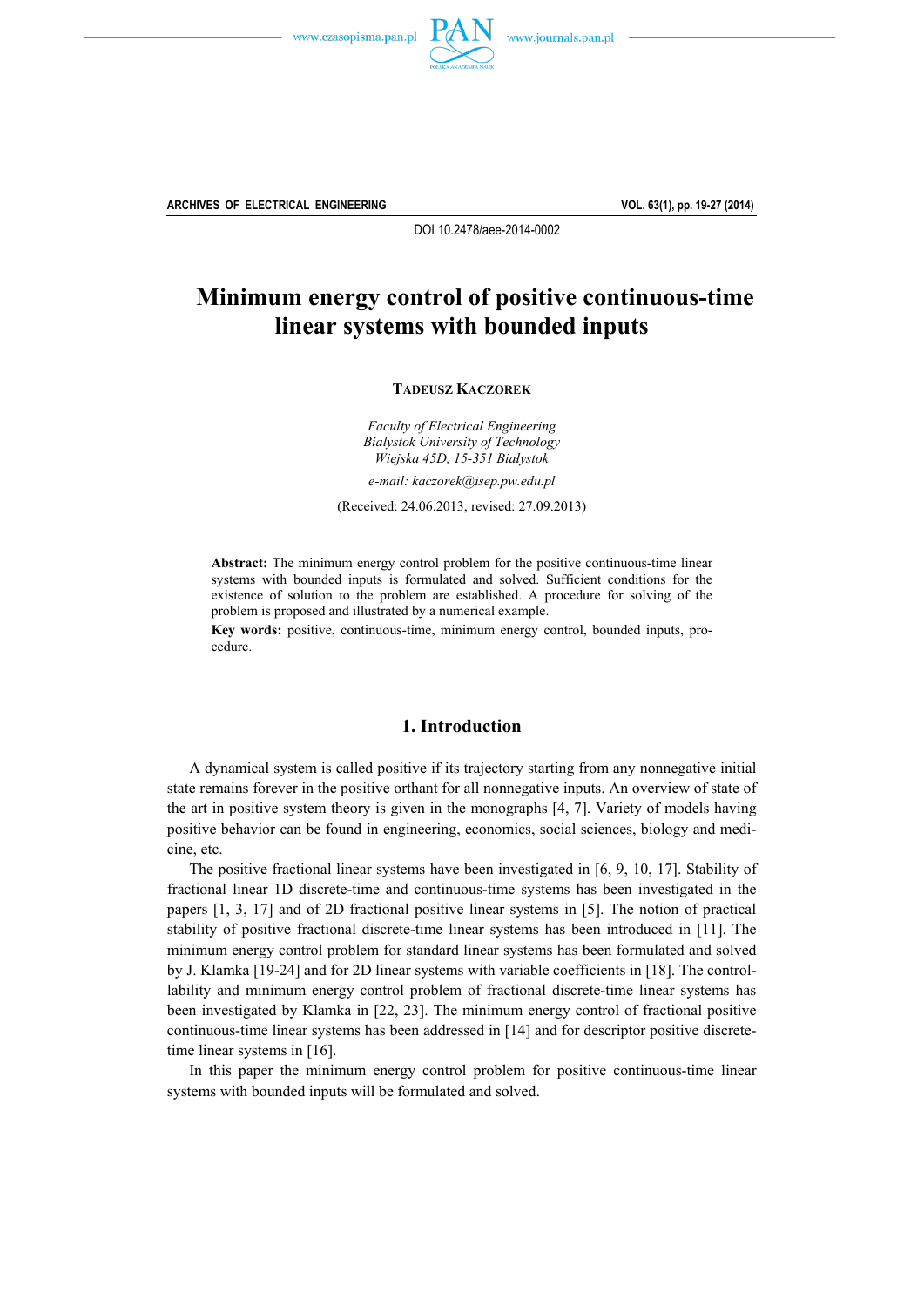



20 *Tadeusz Kaczorek* **Arch. Elect. Eng.** *CO* 

 The paper is organized as follows. In Section 2 the basic definitions and theorems of the positive continuous-time linear systems are recalled and the necessary and sufficient conditions for the reachability of the positive systems are given. The minimum energy control problem of the positive linear systems with bounded inputs is formulated and solved in Section 3. Sufficient conditions for the existence of solution of the problem are established and a procedure for computation of the optimal inputs and the minimum value of the performance index are also presented. Concluding remarks are given in Section 4.

The following notation will be used:  $\Re$  – the set of real numbers,  $\Re^{n \times m}$  – the set of  $n \times m$ real matrices,  $\mathfrak{R}^{n \times m}_{+}$  – the set of  $n \times m$  matrices with nonnegative entries and  $\mathfrak{R}^{n}_{+} = \mathfrak{R}^{n \times 1}_{+}$ ,  $M_{n}$ – the set of  $n \times n$  Metzler matrices (real matrices with nonnegative off-diagonal entries),  $I_n$  – the  $n \times n$  identity matrix.

### **2. Reachability of positive continuous-time linear systems**

Consider the continuous-time linear system

$$
\dot{x}(t) = Ax(t) + Bu(t),\tag{2.1}
$$

where  $x(t) \in \mathbb{R}^n$  and  $u(t) \in \mathbb{R}^m$  are the state and input vectors and  $A \in \mathbb{R}^{n \times n}$ ,  $B \in \mathbb{R}^{n \times m}$ . The solution of equation (2.1) has the form

$$
x(t) = e^{At}x_0 + \int_0^t e^{A(t-\tau)}Bu(\tau)d\tau, \quad x(0) = x_0.
$$
 (2.2)

**Definition 2.1.** [7] The system (2.1) is called the internally positive if and only if  $x(t) \in \mathbb{R}^n_+$ ,  $t \ge 0$  for any initial conditions  $x_0 \in \mathbb{R}^n_+$  and all inputs  $u(t) \in \mathbb{R}^m_+$ ,  $t \ge 0$ .

**Theorem 2.1.** [7] The system (2.1) is internally positive if and only if

$$
A \in M_n, \quad B \in \mathfrak{R}_+^{n \times m},\tag{2.3}
$$

where  $M_n$  is the set of  $n \times n$  Metzler matrices.

**Definition 2.2.** The positive system (2.1) (or the positive pair (A,B)) is called reachable in time  $t \in [0, t_f]$  if for any given final state  $x_f \in \mathbb{R}^n_+$  there exists an input  $u(t) \in \mathbb{R}^m_+$ , for  $t \in [0, t_f]$  that steers the state of the system from zero initial state *x*(0) = 0 to the state *x<sub>f</sub>*, i.e.  $x(t_f) = x_f$ .

 A real square matrix is called monomial if each its row and each its column contains only one positive entry and the remaining entries are zero.

**Theorem 2.2.** The positive system (2.1) is reachable in time  $t \in [0, t_f]$  if and only if the matrix  $A \in M_n$  is diagonal and the matrix  $B \in \mathbb{R}^{n \times n}$  is monomial.

Proof is similar to the proof given in [14].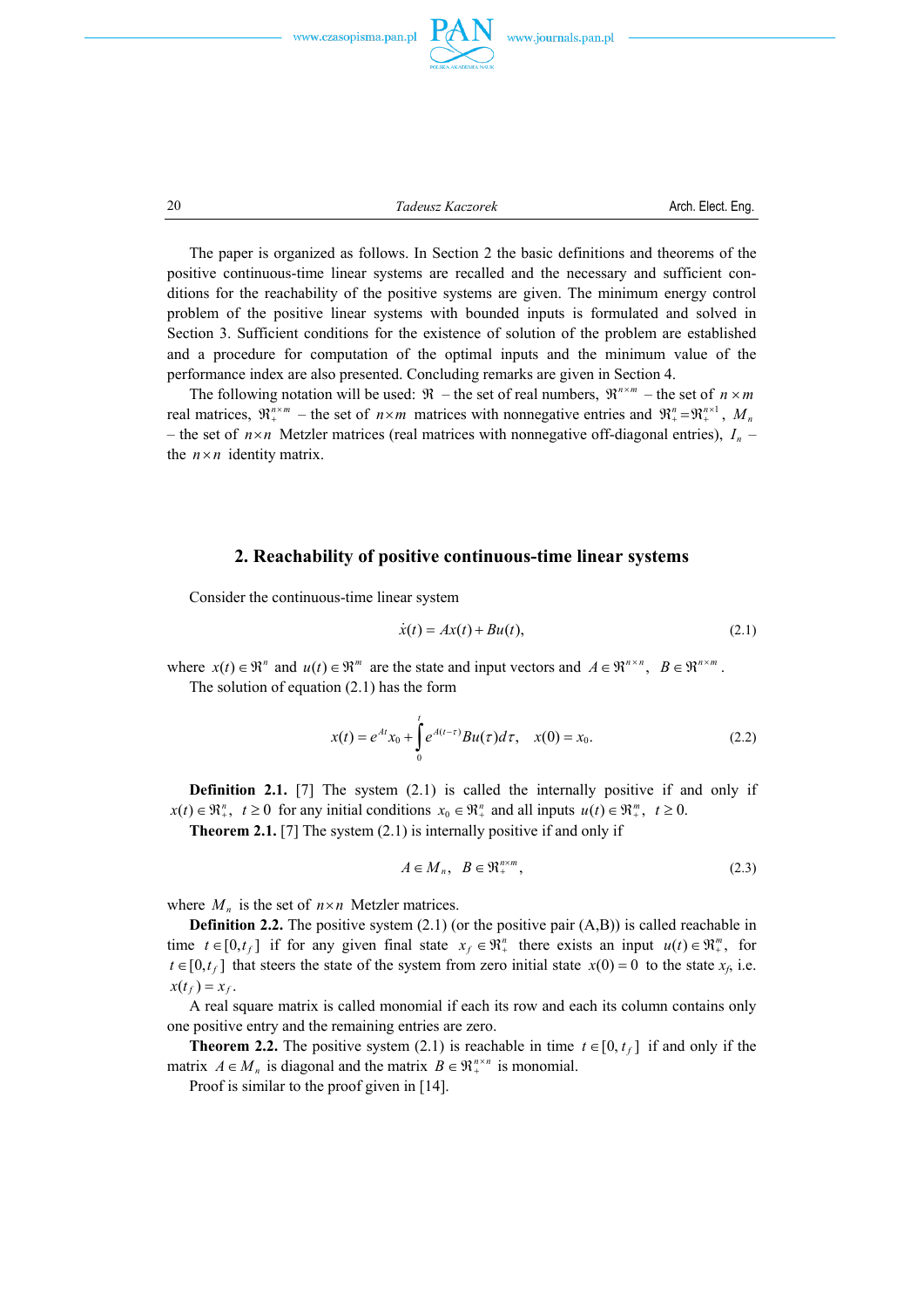

Vol. 63(2014) *Minimum energy control of positive continuous-time linear systems with bounded inputs* 21

# **3. Minimum energy control problem for positive systems with bounded inputs**

#### **3.1. Problem formulation**

Consider the positive system (2.1) with  $A \in M_n$  and  $B \in \mathbb{R}^{n \times n}_{+}$  monomial. If the system is reachable in time  $t \in [0, t_f]$ , then usually there exists many different inputs  $u(t) \in \mathbb{R}^n_+$  that steers the state of the system from  $x_0 = 0$  to  $x_f \in \mathbb{R}^n_+$ . Among these inputs we are looking for an input  $u(t) \in \mathbb{R}^n_+$  satisfying the condition

$$
u(t) < U \in \mathfrak{R}_+^n \quad \text{for} \quad t \in [0, t_f], \tag{3.1}
$$

that minimizes the performance index

$$
I(u) = \int_0^{t_f} u^T(\tau) Qu(\tau) d\tau,
$$
\n(3.2)

where  $Q \in \mathbb{R}^{n \times n}$  is a symmetric positive defined matrix and  $Q^{-1} \in \mathbb{R}^{n \times n}$ .

 The minimum energy control problem for the positive continuous-time linear systems (2.1) with bounded inputs can be stated as follows: Given the matrices  $A \in M_n$ ,  $B \in \mathbb{R}^{n \times n}$ ,  $U \in \mathbb{R}^n_+$  and  $Q \in \mathbb{R}^{n \times n}_+$  of the performance index (3.2),  $x_f \in \mathbb{R}^n_+$  and  $t_f > 0$ , find an input  $u(t) \in \mathbb{R}^n_+$  for  $t \in [0, t_f]$  satisfying (3.1) that steers the state vector of the system from  $x_0 = 0$ to  $x_f \in \mathbb{R}^n_+$  and minimizes the performance index (3.2).

### **3.2. Problem solution**

To solve the problem we define the matrix

$$
W = W(t_f, Q) = \int_{0}^{t_f} e^{A(t_f - \tau)} B Q^{-1} B^T e^{A^T(t_f - \tau)} d\tau.
$$
 (3.3)

 From (3.3) and Theorem 2.2 it follows that the matrix (3.3) is monomial if and only if the fractional positive system (2.1) is reachable in time  $[0, t_f]$ . In this case we may define the input

$$
\hat{u}(t) = Q^{-1}B^T e^{A^T(t_f - t)} W^{-1} x_f \text{ for } t \in [0, t_f].
$$
\n(3.4)

Note that the input (3.4) satisfies the condition  $u(t) \in \mathbb{R}^n_+$  for  $t \in [0, t_f]$  if

$$
Q^{-1} \in \mathfrak{R}_+^{n \times n} \text{ and } W^{-1} x_f \in \mathfrak{R}_+^n. \tag{3.5}
$$

**Theorem 3.1.** Let the positive system (2.1) be reachable in time  $[0,t_f]$  and let  $\overline{u}(t) \in \mathbb{R}^n_+$ for  $t \in [0, t_f]$  be an input that steers the state of the positive system (2.1) from  $x_0 = 0$  to  $x_f \in \mathbb{R}^n_+$  and satisfies the condition (3.1). Then the input (3.4) also steers the state of the system from  $x_0 = 0$  to  $x_f \in \mathbb{R}^n_+$  and minimizes the performance index (3.2), i.e.  $I(\hat{u}) \leq I(\overline{u})$ .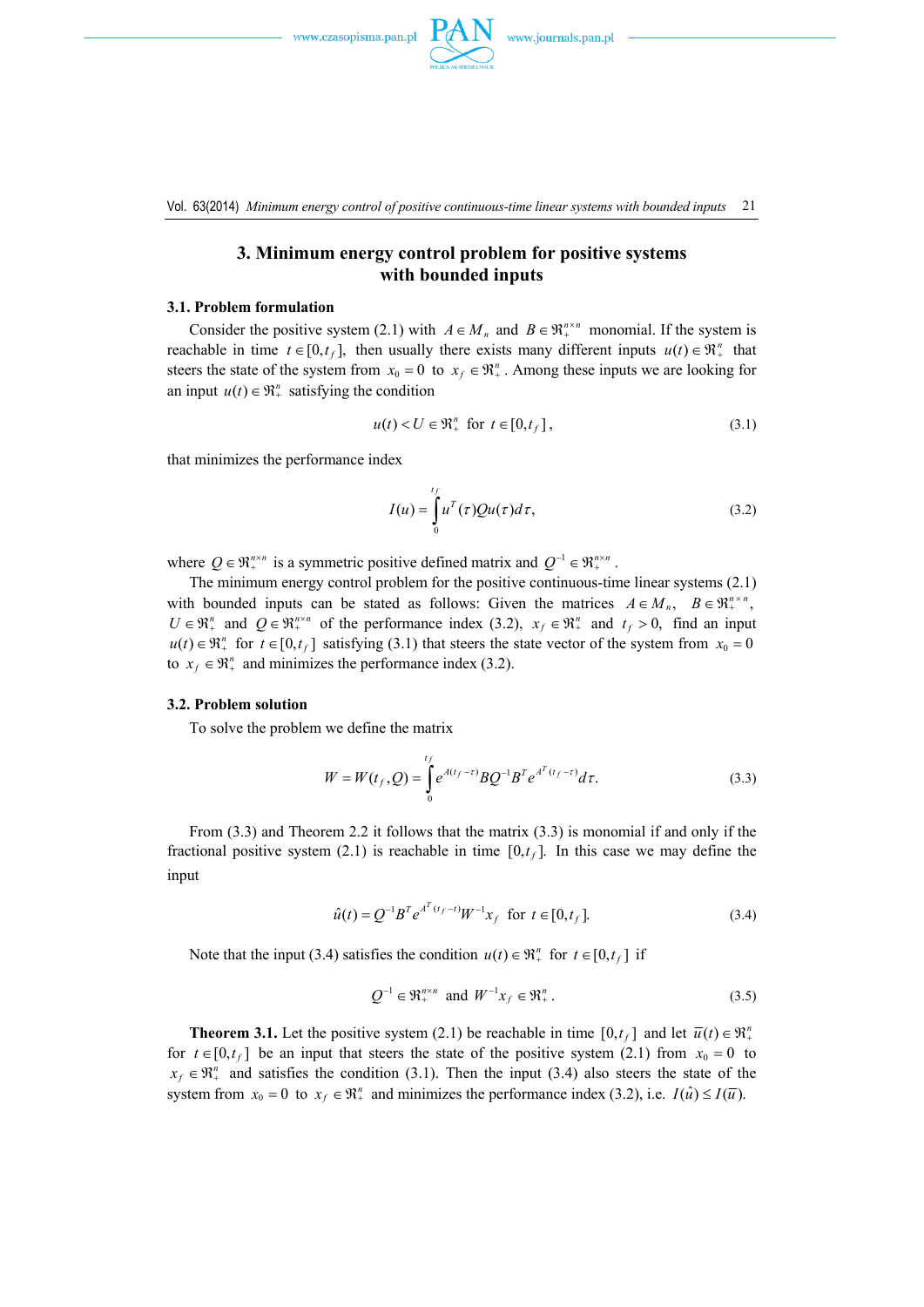



22 *Tadeusz Kaczorek* Arch. Elect. Eng.



The minimal value of the performance index (3.2) is equal to

$$
I(\hat{u}) = x_f^T W^{-1} x_f.
$$
 (3.6)

*Proof.* If the conditions (3.5) are met then the input (3.4) is well defined and  $\hat{u}(t) \in \mathbb{R}^n_+$  for  $t \in [0, t_f]$ . We shall show that the input steers the state of the system from  $x_0 = 0$  to  $x_f \in \mathbb{R}^n_+$ . Substitution of (3.4) into (2.2) for  $t = t_f$  and  $x_0 = 0$  yields

$$
x(t_f) = \int_0^{t_f} e^{A(t_f - \tau)} B \hat{u}(\tau) d\tau = \int_0^{t_f} e^{A(t_f - \tau)} B Q^{-1} B^T e^{A^T (t_f - \tau)} d\tau W^{-1} x_f = x_f
$$
(3.7)

since (3.3) holds. By assumption the inputs  $\bar{u}(t)$  and  $\hat{u}(t)$ ,  $t \in [0, t_f]$  steers the state of the system from  $x_0 = 0$  to  $x_f \in \mathbb{R}^n_+$ . Hence

$$
x_f = \int_0^{t_f} e^{A(t_f - \tau)} B \overline{u}(\tau) d\tau = \int_0^{t_f} e^{A(t_f - \tau)} B \hat{u}(\tau) d\tau
$$
 (3.8a)

or

$$
\int_{0}^{t_f} e^{A(t_f - \tau)} B[\overline{u}(\tau) - \hat{u}(\tau)] d\tau = 0.
$$
\n(3.8b)

By transposition of (3.8b) and postmultiplication by  $W^{-1}x_f$  we obtain

$$
\int_{0}^{t_f} \left[\overline{u}(\tau) - \hat{u}(\tau)\right]^T B^T e^{A^T(t_f - \tau)} d\tau W^{-1} x_f = 0.
$$
\n(3.9)

Substitution of (3.4) into (3.9) yields

$$
\int_{0}^{t_f} [\overline{u}(\tau) - \hat{u}(\tau)]^T B^T e^{A^T(t_f - \tau)} d\tau W^{-1} x_f = \int_{0}^{t_f} [\overline{u}(\tau) - \hat{u}(\tau)]^T Q \hat{u}(\tau) d\tau = 0.
$$
 (3.10)

Using (3.10) it is easy to verify that

$$
\int_{0}^{t_f} \overline{u}(\tau)^T Q \overline{u}(\tau) d\tau = \int_{0}^{t_f} \hat{u}(\tau)^T Q \hat{u}(\tau) d\tau + \int_{0}^{t_f} [\overline{u}(\tau) - \hat{u}(\tau)]^T Q [\overline{u}(\tau) - \hat{u}(\tau)] d\tau.
$$
 (3.11)

From (3.11) it follows that  $I(\hat{u}) < I(\overline{u})$  since the second term in the right-hand side of the inequality is nonnegative.

 To find the minimal value of the performance index (3.2) we substitute (3.4) into (3.2) and we obtain

$$
I(\hat{u}) = \int_{0}^{t_f} \hat{u}^T(\tau) Q \hat{u}(\tau) d\tau = x_f^T W^{-1} \int_{0}^{t_f} e^{A(t_f - \tau)} B Q^{-1} B^T e^{A^T(t_f - \tau)} d\tau W^{-1} x_f = x_f^T W^{-1} x_f
$$
 (3.12)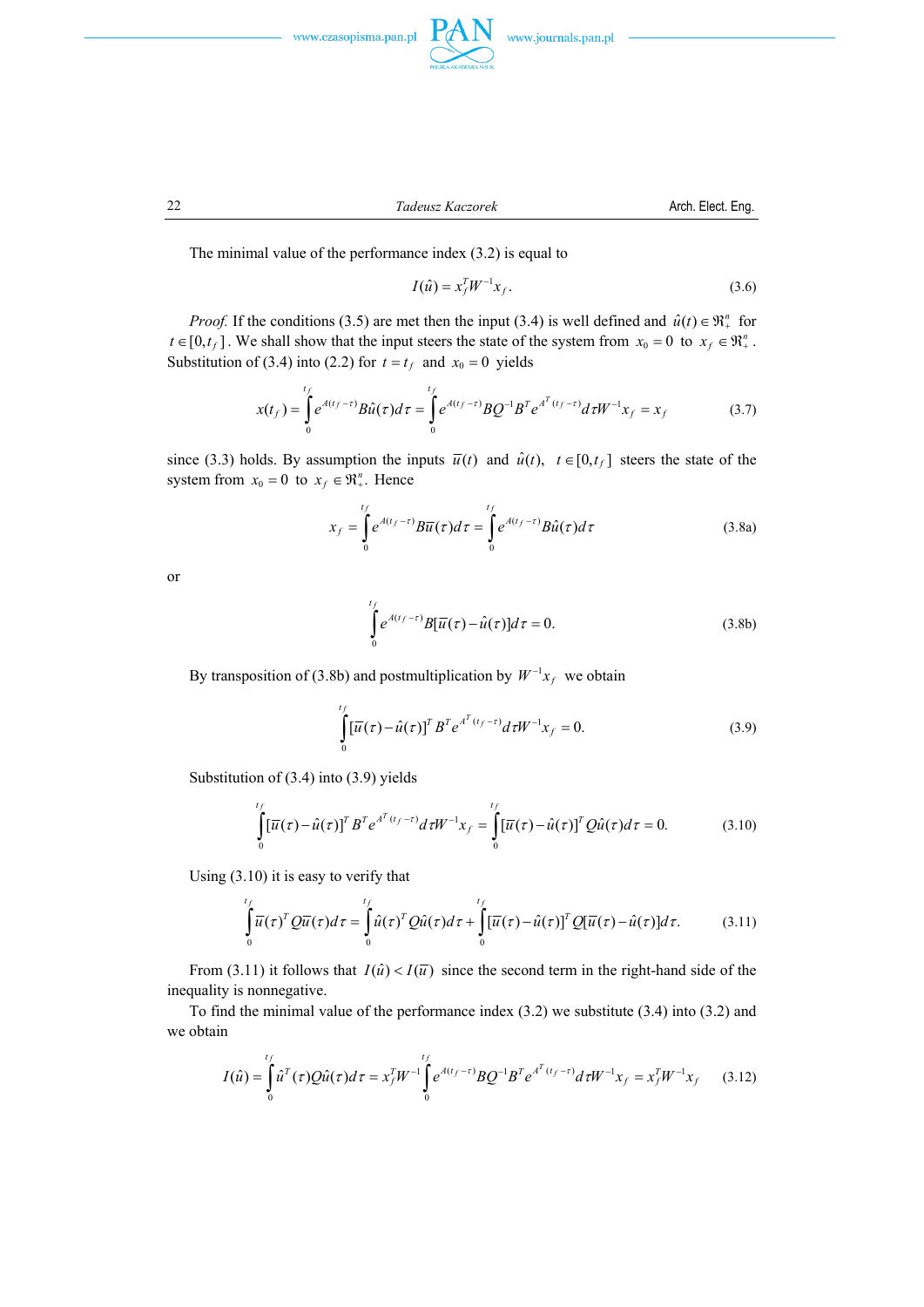

since (3.3) holds.

From (3.4) we have

$$
\frac{d\hat{u}(t)}{dt} = -EA^T e^{A^T(t_f - t)}F,
$$
\n(3.13a)

where

$$
E = Q^{-1}B^{T}, \quad F = W^{-1}x_{f}.
$$
 (3.13b)

Using (3.13) we may find  $t \in [0, t_f]$  for which  $\hat{u}(t) \in \mathbb{R}^n_+$  reaches its maximal value. Note that if all eigenvalues of the matrix A have positive real parts then  $\hat{u}(t)$  reaches its maximal value for  $t = 0$  and if they have negative real parts then for  $t = t_f$ .

 From the above considerations we have the following procedure for computation the optimal inputs satisfying the condition (3.1) that steers the state of the system from  $x_0 = 0$  to  $x_f \in \mathfrak{R}_+^n$  and minimize the performance index (3.2).

*Procedure 3.1.* 

Step 1. Knowing  $A \in M_n$  compute  $e^{At}$ .

Step 2. Using (3.3) compute the matrix W knowing the matrices A, B, Q for some *tf*.

Step 3. Using (3.4) and (3.13) compute the input (3.4) and  $t_f$  satisfying the condition (3.1) for given  $U \in \mathbb{R}^n_+$  and  $x_f \in \mathbb{R}^n_+$ .

Step 4. Using (3.6) compute the minimal value of the performance index.

**Example 3.1.** Consider the positive system  $(2.1)$  with matrices

$$
A = \begin{bmatrix} a_1 & 0 \\ 0 & a_2 \end{bmatrix}, B = \begin{bmatrix} 0 & b_1 \\ b_2 & 0 \end{bmatrix}, a_k > 0, b_k > 0, k = 1, 2
$$
 (3.14)

and the performance index (3.2) with

$$
Q = \begin{bmatrix} q_1 & 0 \\ 0 & q_2 \end{bmatrix}, q_k > 0, k = 1, 2.
$$
 (3.15)

Compute the bounded input  $\hat{u}(t)$  satisfying

$$
\hat{u}(t) = \begin{bmatrix} \hat{u}_1(t) \\ \hat{u}_2(t) \end{bmatrix} < \begin{bmatrix} U_1 \\ U_2 \end{bmatrix}
$$
 for  $t \in [0, t_f]$ 

that steers the state of the system from zero state to

$$
x_f = [x_{f1} \ x_{f2}]^T \in \mathfrak{R}_+^2
$$

(*T* denote the transpose) and minimize the performance index.

Using the procedure 3.1 we obtain the following:

Step 1. In this case we have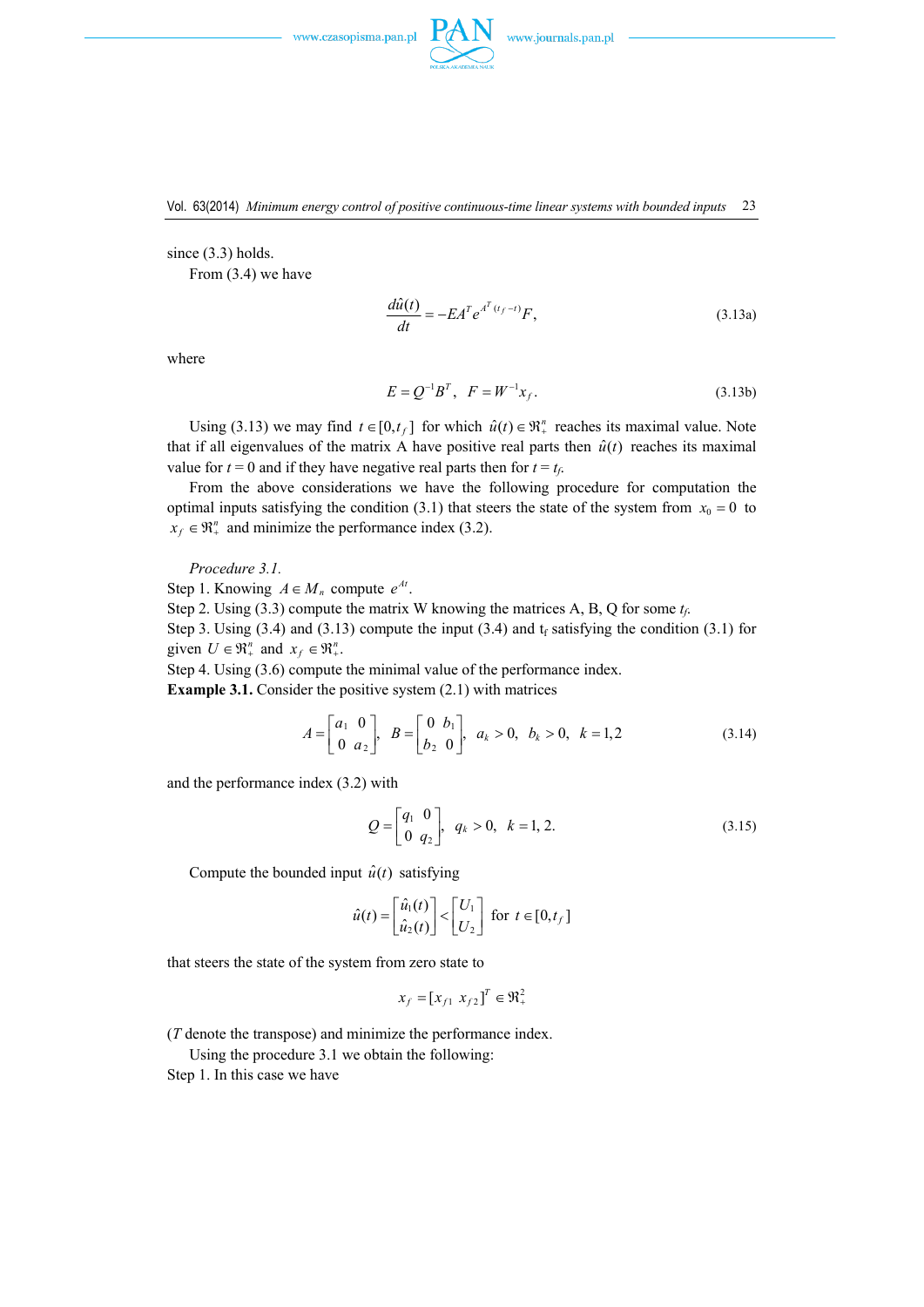



$$
f_{\rm{max}}
$$

24 *Tadeusz Kaczorek* Arch. Elect. Eng.

$$
e^{At} = \begin{bmatrix} e^{a_1 t} & 0 \\ 0 & e^{a_2 t} \end{bmatrix}.
$$
 (3.16)

Step 2. Using (3.14), (3.15) and (3.16) we obtain

$$
W = \int_{0}^{t_f} e^{A(t_f - \tau)} B Q^{-1} B^T e^{A^T (t_f - \tau)} d\tau = \int_{0}^{t_f} e^{A\tau} B Q^{-1} B^T e^{A^T \tau} d\tau = \int_{0}^{t_f} \left[ \frac{b_1^2 q_2^{-1} e^{2a_1 \tau}}{0} \frac{b_2^2 q_1^{-1} e^{2a_2 \tau}}{b_2^2 q_1^{-1} e^{2a_2 \tau}} \right] d\tau
$$

$$
= \left[ \frac{b_1^2 q_2^{-1}}{2a_1} (e^{2a_1 t_f} - 1) \frac{b_2^2 q_1^{-1}}{2a_2} (e^{2a_2 t_f} - 1) \right].
$$
(3.17)

Step 3. Using (3.4), (3.14), (3.15) and (3.17) we obtain

$$
\hat{u}(t) = Q^{-1}B^{T}e^{A^{T}(t_{f}-t)}W^{-1}x_{f}
$$
\n
$$
= \begin{bmatrix} q_{1}^{-1} & 0 \\ 0 & q_{2}^{-1} \end{bmatrix} \begin{bmatrix} 0 & b_{1} \\ b_{2} & 0 \end{bmatrix}^{T} \begin{bmatrix} e^{a_{1}(t_{f}-t)} & 0 \\ 0 & e^{a_{2}(t_{f}-t)} \end{bmatrix} \begin{bmatrix} \frac{b_{1}^{2}q_{2}^{-1}}{2a_{1}}(e^{2a_{1}t_{f}}-1) & 0 \\ 0 & \frac{b_{2}^{2}q_{1}^{-1}}{2a_{2}}(e^{2a_{2}t_{f}}-1) \end{bmatrix}^{-1} \begin{bmatrix} x_{f1} \\ x_{f2} \end{bmatrix}
$$
\n
$$
= \begin{bmatrix} \frac{2a_{2}}{b_{2}}e^{a_{2}(t_{f}-t)}(e^{2a_{2}t_{f}}-1)^{-1}x_{f2} \\ \frac{2a_{1}}{b_{1}}e^{a_{1}(t_{f}-t)}(e^{2a_{1}t_{f}}-1)^{-1}x_{f1} \end{bmatrix}.
$$
\n(3.18)

The minimal value of  $t_f$  satisfying the condition (3.1) can be found from the inequality

$$
\left[\frac{2a_2}{b_2}e^{a_2(t_f-t)}(e^{2a_2t_f}-1)^{-1}x_{f2}\right] < \left[U_1\atop U_2\right] \text{ for } t \in [0,t_f].
$$
\n(3.19)

From (3.19) we have

$$
e^{2a_2t_f} - \frac{2a_2x_{f2}}{b_2U_1}e^{a_2t_f} - 1 > 0, \quad e^{2a_1t_f} - \frac{2a_1x_{f1}}{b_1U_2}e^{a_1t_f} - 1 > 0.
$$
 (3.20)

Solving the inequalities (3.20) with respect to  $t_f$  we obtain

$$
t_f > \frac{1}{a_2} \ln \left[ \frac{a_2 x_{f2}}{b_2 U_1} + \sqrt{\left(\frac{a_2 x_{f2}}{b_2 U_1}\right)^2 + 1} \right], t_f > \frac{1}{a_1} \ln \left[ \frac{a_1 x_{f1}}{b_1 U_2} + \sqrt{\left(\frac{a_1 x_{f1}}{b_1 U_2}\right)^2 + 1} \right], (3.21a)
$$

and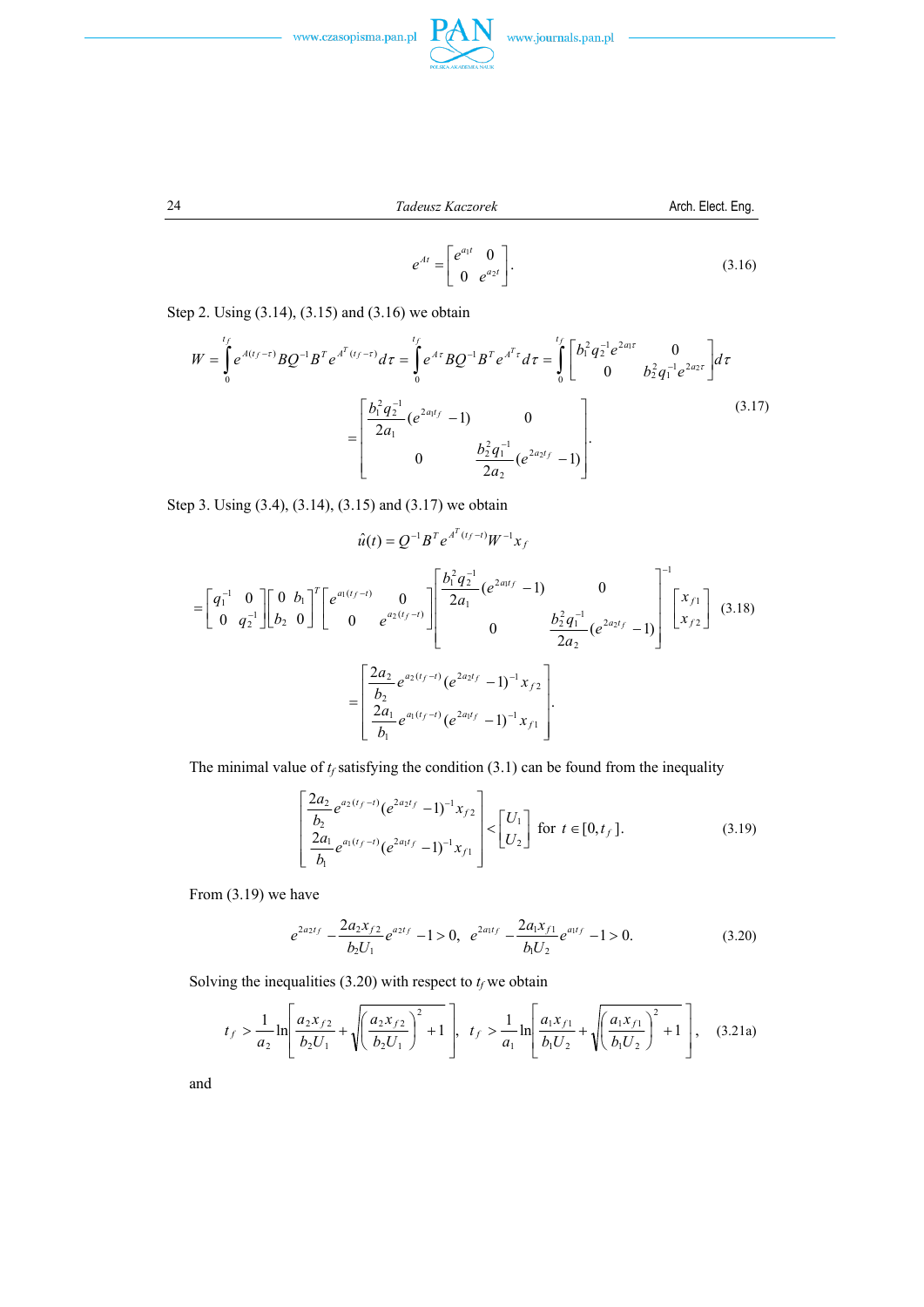

Vol. 63(2014) *Minimum energy control of positive continuous-time linear systems with bounded inputs* 25

$$
t_f = \max\left\{\frac{1}{a_2}\ln\left[\frac{a_2x_{f2}}{b_2U_1} + \sqrt{\left(\frac{a_2x_{f2}}{b_2U_1}\right)^2 + 1}\right], \frac{1}{a_1}\ln\left[\frac{a_1x_{f1}}{b_1U_2} + \sqrt{\left(\frac{a_1x_{f1}}{b_1U_2}\right)^2 + 1}\right]\right\}.
$$
 (3.21b)

For example for  $a_1 = 2$ ,  $a_2 = 3$ ,  $b_1 = b_2 = 1$ ,  $U_1 = U_2 = 1$  and  $x_f = \begin{bmatrix} 1 & 1 \end{bmatrix}^T$  from (3.18) we obtain  $\hat{u}_1(t)$  and  $\hat{u}_2(t)$  for  $t \in [0,1]$  shown on Figure 3.1.



Note that  $\hat{u}_1(t)$  and  $\hat{u}_2(t)$  reaches their maximum values for  $t = 0$  since the eigenvalues  $a_1$ , *a*2 of A are positive.

From (3.21) for the same data we obtain

$$
\frac{1}{a_2} \ln \left[ \frac{a_2 x_{f2}}{b_2 U_1} + \sqrt{\left(\frac{a_2 x_{f2}}{b_2 U_1}\right)^2 + 1} \right] = \frac{1}{3} \ln [3 + \sqrt{10}] = 0.6061,
$$
\n
$$
\frac{1}{a_1} \ln \left[ \frac{a_1 x_{f1}}{b_1 U_2} + \sqrt{\left(\frac{a_1 x_{f1}}{b_1 U_2}\right)^2 + 1} \right] = \frac{1}{2} \ln [2 + \sqrt{5}] = 0.7218
$$
\n(3.22a)

and

$$
t_f = \max\{0.6061, 0.7218\} = 0.7218. \tag{3.22b}
$$

Step 4. The minimal value of the performance index (3.6) is equal to

$$
I(\hat{u}) = x_f^T W^{-1} x_f = [x_{f1} \ x_{f2}] \begin{bmatrix} \frac{b_1^2 q_2^{-1}}{2a_1} (e^{2a_1 t_f} - 1) & 0 \\ 0 & \frac{b_2^2 q_1^{-1}}{2a_2} (e^{2a_2 t_f} - 1) \end{bmatrix} \begin{bmatrix} x_{f1} \\ x_{f2} \end{bmatrix}
$$
  

$$
= \frac{2a_1 q_2}{b_1^2} (e^{2a_1 t_f} - 1)^{-1} x_{f1}^2 + \frac{2a_2 q_1}{b_2^2} (e^{2a_2 t_f} - 1)^{-1} x_{f2}^2.
$$
 (3.23)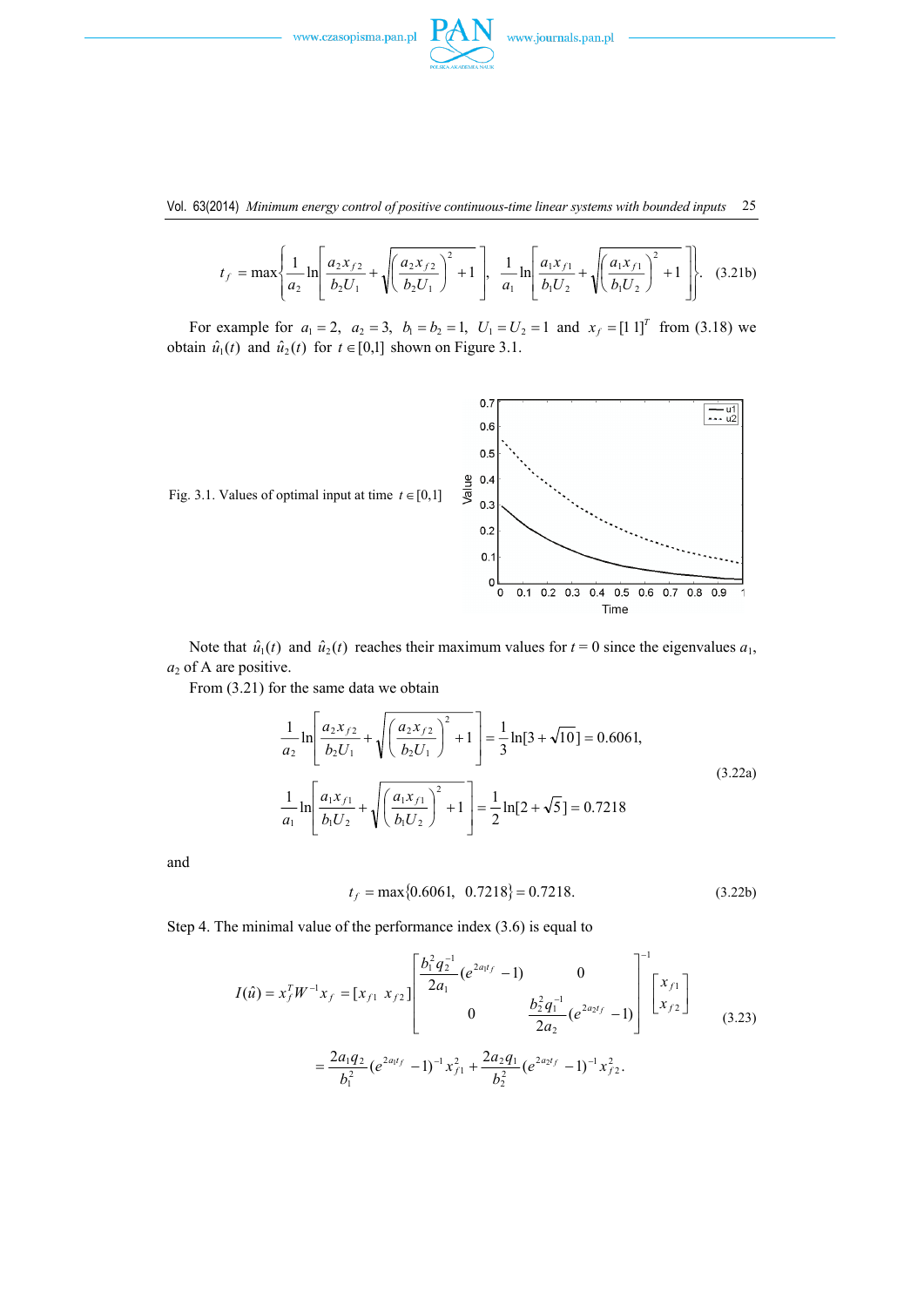



26 *Tadeusz Kaczorek* Arch. Elect. Eng.

# **4. Concluding remarks**

 Necessary and sufficient conditions for the reachability of the positive continuous-time linear systems have been established (Theorem 2.2). The minimum energy control problem for the positive continuous-time linear systems with bounded inputs has been formulated and solved. Sufficient conditions for the existence of a solution to the problem has been given (Theorem 3.1) and a procedure for computation of optimal input satisfying the condition (3.1) and the minimal value of performance index has been proposed. The effectiveness of the procedure has been demonstrated on the numerical example. The presented method can be extended to positive discrete-time linear systems and to fractional positive continuous-time and discrete-time linear systems with bounded inputs.

## **Acknowledgment**

This work was supported under work S/WE/1/11.

## **References**

- [1] Busłowicz M., *Stability of linear continuous time fractional order systems with delays of the retarded type.* Bull. Pol. Acad. Sci. Tech. 56(4): 319-324 (2008).
- [2] Dzieliński A., Sierociuk D., Sarwas G., *Ultracapacitor parameters identification based on fractional order model.* Proc ECC'09, Budapest (2009).
- [3] Dzieliński A., Sierociuk D., *Stability of discrete fractional order state-space systems.* Journal of Vibrations and Control 14(9/10): 1543-1556 (2008).
- [4] Farina L., Rinaldi S., *Positive Linear Systems; Theory and Applications*. J. Wiley, New York (2000).
- [5] Kaczorek T., *Asymptotic stability of positive fractional 2D linear systems.* Bull. Pol. Acad. Sci. Tech. 57(3): 289-292 (2009).
- [6] Kaczorek T., *Fractional positive continuous-time systems and their Reachability.* Int. J. Appl. Math. Comput. Sci. 18(2): 223-228 (2008).
- [7] Kaczorek T., *Positive 1D and 2D systems.* Springer Verlag, London (2001).
- [8] Kaczorek T., *Controllability and observability of linear electrical circuits.* Electrical Review 87(9a): 248-254 (2011).
- [9] Kaczorek T., *Positivity and reachability of fractional electrical circuits.* Acta Mechanica et Automatica 5(2): 42-51 (2011).
- [10] Kaczorek T., *Positive linear systems consisting of n subsystems with different fractional orders.* IEEE Trans. Circuits and Systems 58(6): 1203-1210 (2011).
- [11] Kaczorek T., *Practical stability of positive fractional discrete-time linear systems.* Bull. Pol. Acad. Sci. Tech. 56(4): 313-317 (2008).
- [12] Kaczorek T., *Reachability and controllability to zero tests for standard and positive fractional discrete-time systems.* Journal Européen des Systèmes Automatisés, JESA, 42(6-8): 769-787 (2008).
- [13] Kaczorek T., *Linear Control Systems.* Research Studies Press and J. Wiley, New York (1992).
- [14] Kaczorek T., *Minimum energy control of fractional positive continuous-time linear systems.* Submitted to Conf. MMAR (2013).
- [15] Kaczorek T., *Checking of the positivity of descriptor linear systems by the use of the shuffle algorithm.* Archive of Control Sciences 21(3): 287-298 (2011).
- [16] Kaczorek T., *Minimum energy control of descriptor positive discrete-time linear systems.* Submitted to Compel (2013).
- [17] Kaczorek T., *Selected Problems of Fractional Systems Theory.* Springer-Verlag, Berlin (2012).